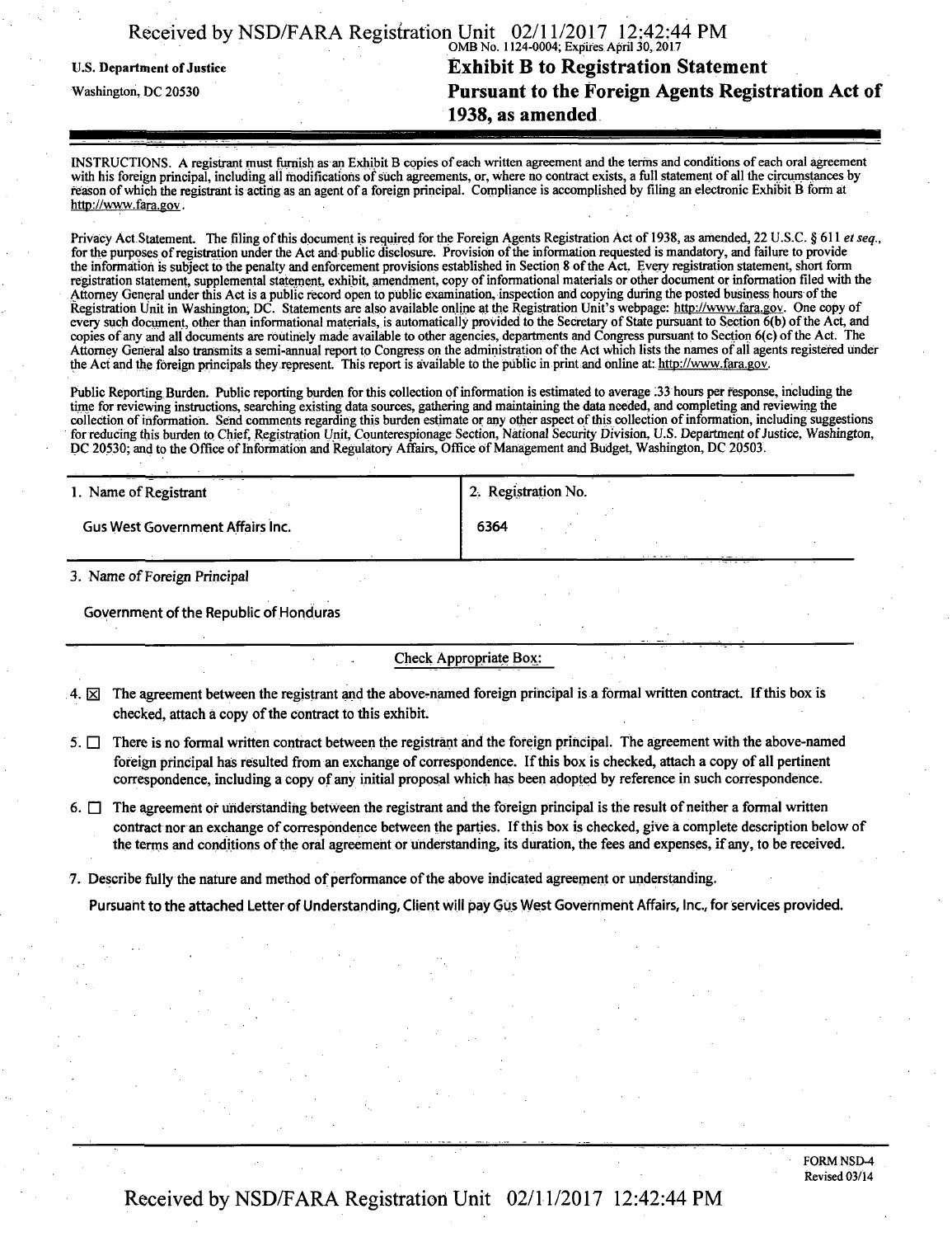# **Received by NSD/FARA Registration Unit 02/11/2017 12:42:44 PM**

**8. Describe fully the activities the registrant engages in or proposes to engage in on behalf of the above foreign principal.** 

Providing government affairs consultation, guidance, and coordination services to the government of Honduras for a bilateral strategy with the government of the United States.

**9.** Will the activities on behalf of the above foreign principal include political activities as defined in Section 1(o) of the Act and in **the footnote below?** Yes  $\boxtimes$  No  $\Box$ 

**If yes, describe all such political activities indicating, among other things, the relations, interests or policies to be influenced together with the means to be employed to achieve this purpose.** 

Assist in informing policy makers and opinion leaders in Washington about initiatives, achievements, and the future plans ofthe Honduran government. Develop and work with the government of Honduras to organize and implement a multifaceted strategy to establish Honduras as a top United States ally and gain support of its elected and appointed officials and opinion leaders. Work will consist of assisting in developing policy position papers, arranging meetings with US government officials, and engaging think tank policy organizations. The goal is to open a new dialogue and a new relationship between Honduras and the United States.

#### **EXECUTION**

**In accordance with 28 U.S.C. § 1746, the undersigned swears or affirms under penalty of perjury that he/she has read the infonnation set forth in this Exhibit B to the registration statement and that he/she is familiar with the contents thereof and that such contents are in their entirety true and accurate to the best of his/her knowledge and belief.** 

| Date of Exhibit B | Name and Title             |              |         |
|-------------------|----------------------------|--------------|---------|
| February 11, 2017 | <b>Gus West, President</b> | /s/ Gus West | eSianeo |
|                   |                            |              |         |

Footnote: "Political activity," as defined in Section 1(0) of the Act, means any activity which the person engaging in believes will, or that the person intends to, in any way influence any agency or official of the Government of the United States or any section of the public within the United States with reference to formulating, adopting, or changing the domestic or foreign policies of the United States or "with reference to the political or public interests, policies, or relations of a government ofa foreign country or a foreign political party-

**Received by NSD/FARA Registration Unit 02/11/2017 12:42:44 PM**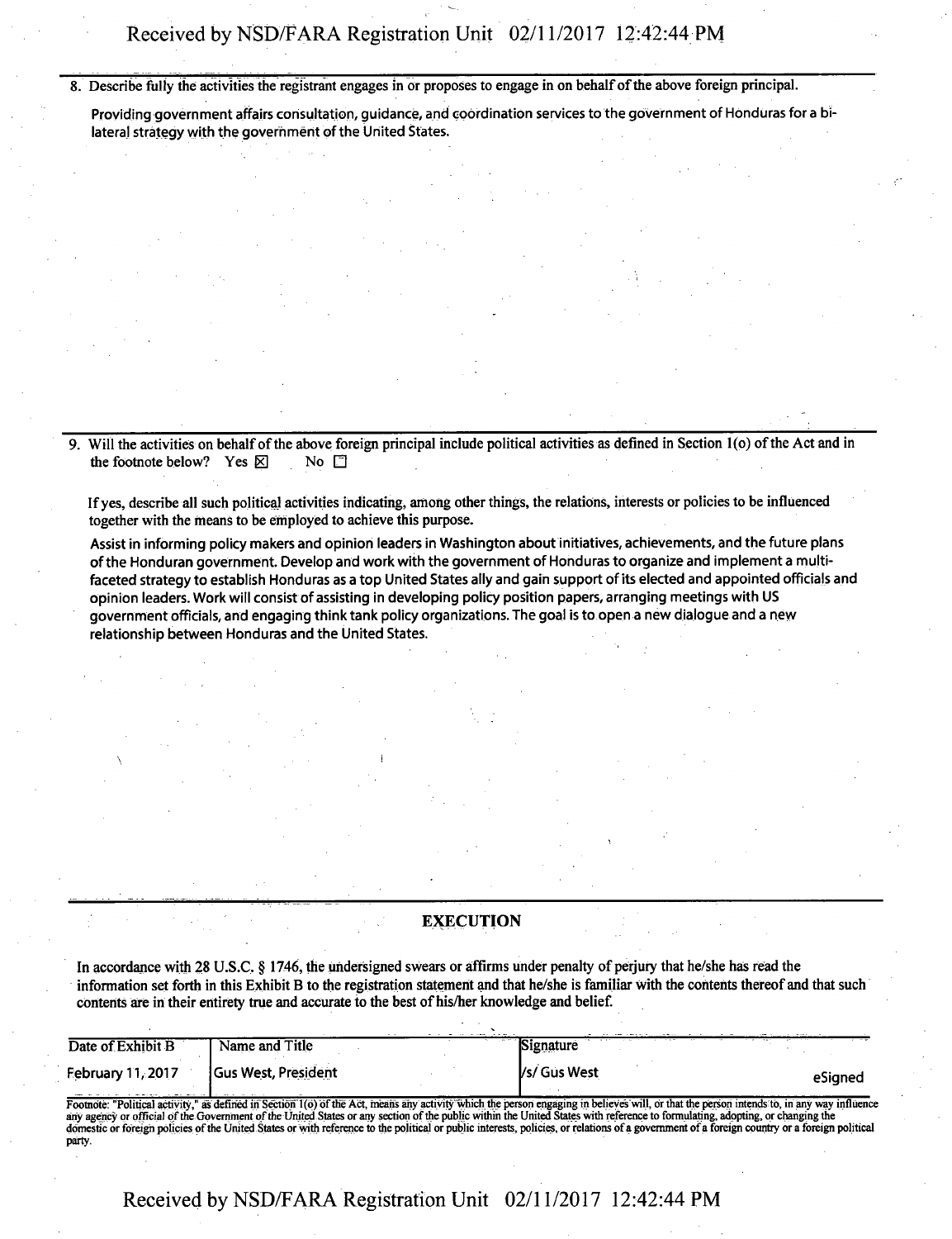# *ACUERDO DE ASESORIA EN ASUNTOS GUBERNAMENTALES £,\)J*

Este-Aeuerdo-se-realiza-y-subseribe el-primer-día enero-del-2017, ("Fecha de Efectividad"), por y entre Gus West Government Affairs Inc., una compañía con sede en Washington, DC, ("GWGA") y Pedro Alexander Pineda Díaz, con No. De Identidad 0501-1974-01448, casado, Ingeniero Industrial de profesion, y que mediante acuerdo No. 222-2014 del 10 de marzo de 2014 fue certificado en el cargo de Ministro de Administracion y Gestion Financiers de Casa Presidencial, (quien en adelante se denominara "el Cliente").

#### I. DESIGNACIÓN

El Cliente por medio del presente Acuerdo contrata a GWGA para proporcionar los servicios que se describen en la Seccion II abajo, asi como tambien aquellos que se acuerden en las Declaraciones de Labores que se oportunamente se suscriban por las partes.

#### II. SERVICIOS

GWGA ofrecera al Gobierno de Honduras

Asistencia informando a actores políticos, líderes de opinión y medios de prensa en Washington, y eventualmente-en-otras-eiudades-de-los-Estados-Unidos-sobre-iniciativas-logros, y-los-planes futuros del Gobierno de Honduras. Desarrollar y trabajar con el Gobierno de Honduras para organizar e implementar una estrategia multifacetica para constituir a Honduras como un principal aliado de los Estados Unidos de America y para obtener el apdyo de sus oficiales, tanto electos como nombrados, líderes de opinión, centros de investigación ("Think Tanks") y medios de prensa. El trabajo consistirá en ayudar en la elaboración de documentos de posición política y notas de prensa; gestionar reuniones con funcionarios del Gobierno de los Estados Unidos de America, y entablar relaciones con organizaciones de centros de pensamiento y poh'ticas, y con medios de prensa. El objetivo es abrir un nuevo diálogo y una nueva relación entre Honduras y los Estados Unidos de América. GWGA deberá proporcionar al Cliente un informe mensual detallando las actividades que ha realizado durante dicho periodo para lograr Ios objetivos y prop6sitos establecidos en el Acuerdo.

### **III. REMUNERACIÓN**

(a) GWGA debera ser remunerado por sus servicios de conformidad con las Declaraciones de Labores que suscriban las partes en ejecuci6n del presente Acuerdo. Los servicios podran ser facturados por hora, por monto fiio u otra forma, de acuerdo a lo establecido en la Declaración de Labores aplicable. A menos que específicamente se determine algo diferente en la Declaración de Labores, todas las facturas por honorarios y gastos serán pagaderas en su totalidad veinte (20) dias contados a partir de fecha de recibo de la factura por el Cliente mediante correo certificado a la direction designada en la Seccion 10 abajo; tomando en cuenta que en el caso de gastos pagaderos a tereeras partes el Cliente debera entregar la suma debida a GWGA antes de la fecha en que GWGA este obligado a pagar a las terceras partes. El Cliente deberá revisar todas las facturas al momento de recibirlas y notificará a GWGA por escrito en un piazo de veinte dias de dicha recepcion de cualquier disputa por cargos o solicitud de ajuste. Si dicha notificación por escrito no se recibe, la factura será considerada como pagadera en su totalidad. Los pagos retrasados estaran sujetos a un recargo por pago tardio equivalente a una tasa de uno y medio por ciento (1 1/2%) por mes, o la porción que corresponda, del total adeudado (pero sin exceder la tasa máxima legal). El Cliente se obliga a pagar a GWGA los honorarios legales y otros costos en que incurra GWGA para hacer efectivos pagos adeudados en virtud del presente acuerdo. La aceptación por parte de GWGA de una cantidad menor del pago total no implica renuncia de ninguno de sus derechos para hacer efectivo el resto adeudado.

(b) De conformidad a cada Declaraci6n de Labores, los siguientes gastos/costos deberan ser reembolsados a GWGA:

(i) Costos de proveedores externos, costos de prdducci6n, talento y servicios contratados fuera de GWGA, los que serán facturados por separado y estarán sujetos a un recargo por valor añadido del 25%. GWGA deberá presentar, para aprobación previa del Cliente, cotizaciones por cualquier costo de proveedor

# Received by NSD/FARA Registration. Unit 02/11/2017 12:42:44 PM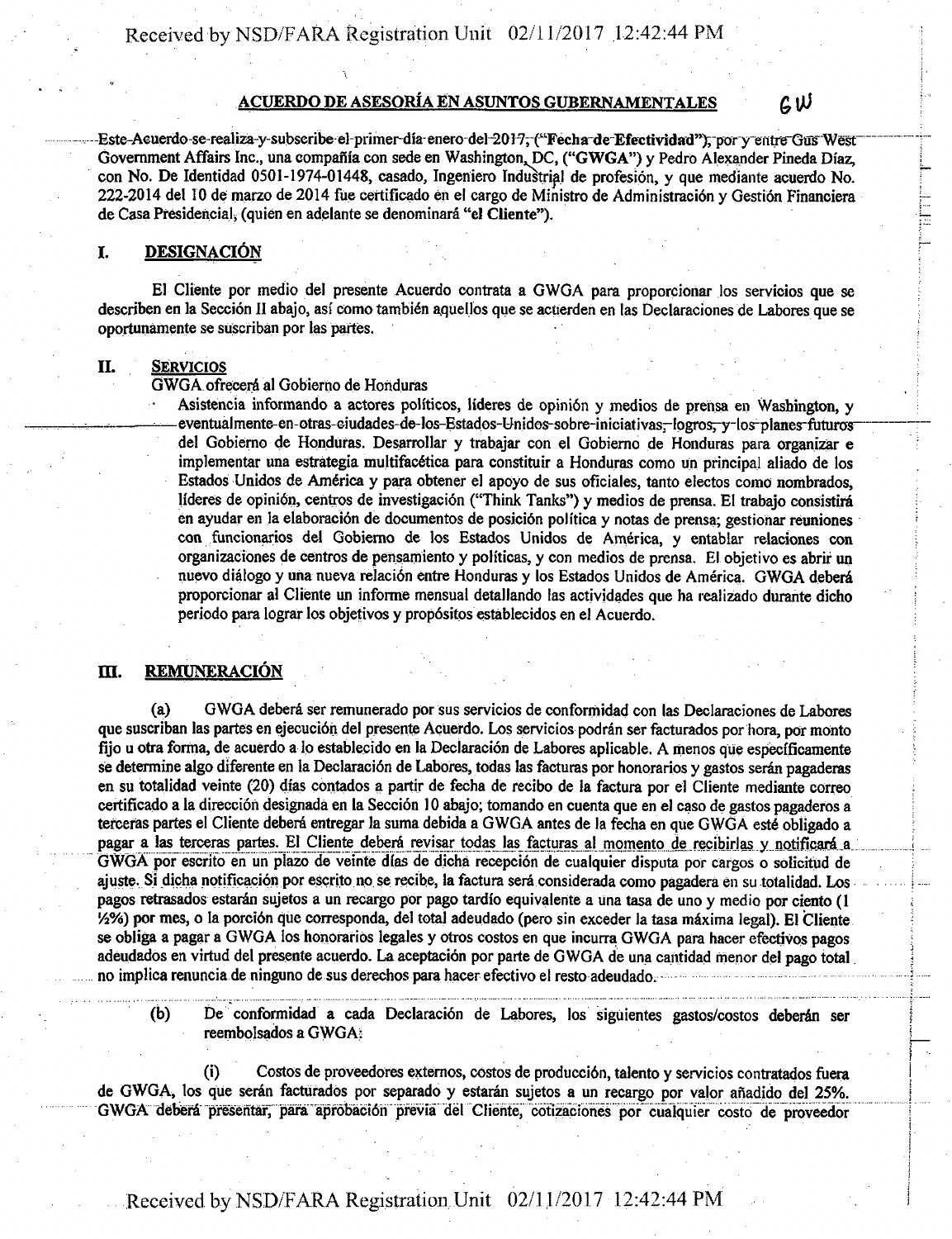Received by NSD/FARA Registration Unit 02/11/2017 12:42:44 PM

externo, talento y servicios a ser contratados fuera de GWGA. El Cliente podrá, si así lo desea, contratar y pagar a proveedores externos de forma directs.

(ii) Los gastos de caja chjca incluyendo, pero no limitados a, estampillas, empaque, entrega inmediata y otros gastos incurridos para el envío de copias, ordenes, publicaciones y otros materiales, fotocopias hechas dentro de la oficina, gastos y viaticos del personal de GWGA que deba viajar para cumplir con servicios para el Cliente; servicios legales incurridos en nombre del Cliente, incluyendo los costos de presentación y registro relacionados eon la Ley de Registro de Agentes Extranjeros, solicitudes del Cliente para contratar voceros, negociar terminos con suministradores y proveedores que se contraten en nombre del Cliente, deberan ser facturados por separado y estaran sujetos a un recargo del 25% en concepto de recargo por valor afiadido.

(c) La aprobacion del Cliente de cualquier cotizacion constituira la aprobaci6n de todos los costos y gastos detallados en dicha cotizacion. Si los costos y gastos reales exceden la cotizacion mas reciente aprobada por el Cliente por un cinco por ciento (5%) o mas, GWGA debera enviar al Cliente una cotizacion enmendada para su aprobacidn. Excedentes de menos de un cinco por ciento (5%) seran pagaderos de conformidad a este Acuerdo o la Declaración de Labores.

## IV. DURACIÓN

- (a) El termino del presente Acuerdo comenzara a partir de la Fecha de Efectividad y continuara en vigencia hasta el 31 de diciembre del 2017. El Acuerdo puede ser renovado automaticamehte con ei consentimiento por escrito de ambas Partes por periodos subsecuentes de un (1) año, comenzando el 1 de enero y finalizando el 31 de diciembre.
- (b) Cualquiera de las partes puede dar por terminado el presente Acuerdo sin causa mediante notificaci6n por escrito realizada con treinta (30) días de anticipación, o por causa de violación material de la otra Parte que no es saneada, o que no se comienza a sanear, dentro de los treinta (30) días siguientes al recibo de la notificación de dicha violación.
- (c) Durante el periodo de notificaci6n de la terminaci6n del Acuerdo, los derechos, obligaciones y responsabilidades de GWGA y el Cliente continuarán válidos y en vigencia, incluyendo, pero no limitados a, el pago de honorarios y la provisión de servicios solicitados por el Cliente.
- (d) Todas la reservaciones no-cancelables, contratos y otros arreglos autorizados por el Cliente que se encuentren vigentes a la fecha efectiva de terminaci6n del Acuerdo seran automaticamente asumidas por el Cliente o su representante y GWGA sera liberada de las obligaciones, responsabilidades y deudas que emanen de estos. Cualesquiera reservaciones, contratos y otros arreglos que no puedan ser asumidos por el Cliente o cancelados seran completados por GWGA y pagados por el Cliente de conformidad con las disposiciones de este Acuerdo. El Cliente tambien pagara a GWGA por todos los honorarios adeudados y costos incurridos en conexión con los servicios hasta la fecha efectiva de terminación.

#### PROPIEDAD DE LOS MATERIALES

Todos los materiales generados por GWGA en la ejecución del presente Acuerdo y aceptados y pagados por el Cliente serán considerados como "trabajo realizado por comisión" y serán propiedad exclusiva del Cliente. GWGA mantendrá la propiedad de las obras de autoría creadas de forma previa o por separado de la ejecución de sus servicios bajo el presente Acuerdo, así como de todos los materiales rechazados o que no sean pagados por el Cliente. No obstante lo anterior, todos los materiales, derechos, datos y propiedad intelectual de tereeras partes (tal como voceros, fotografías, y datos con licencia de terceras partes) permanecerá única y exclusivamente propiedad de estas tereeras partes, y el Cliente acepta utilizar estos materiales de tereeras partes de conformidad con los terminos aplicables de licencia de uso.

*asp*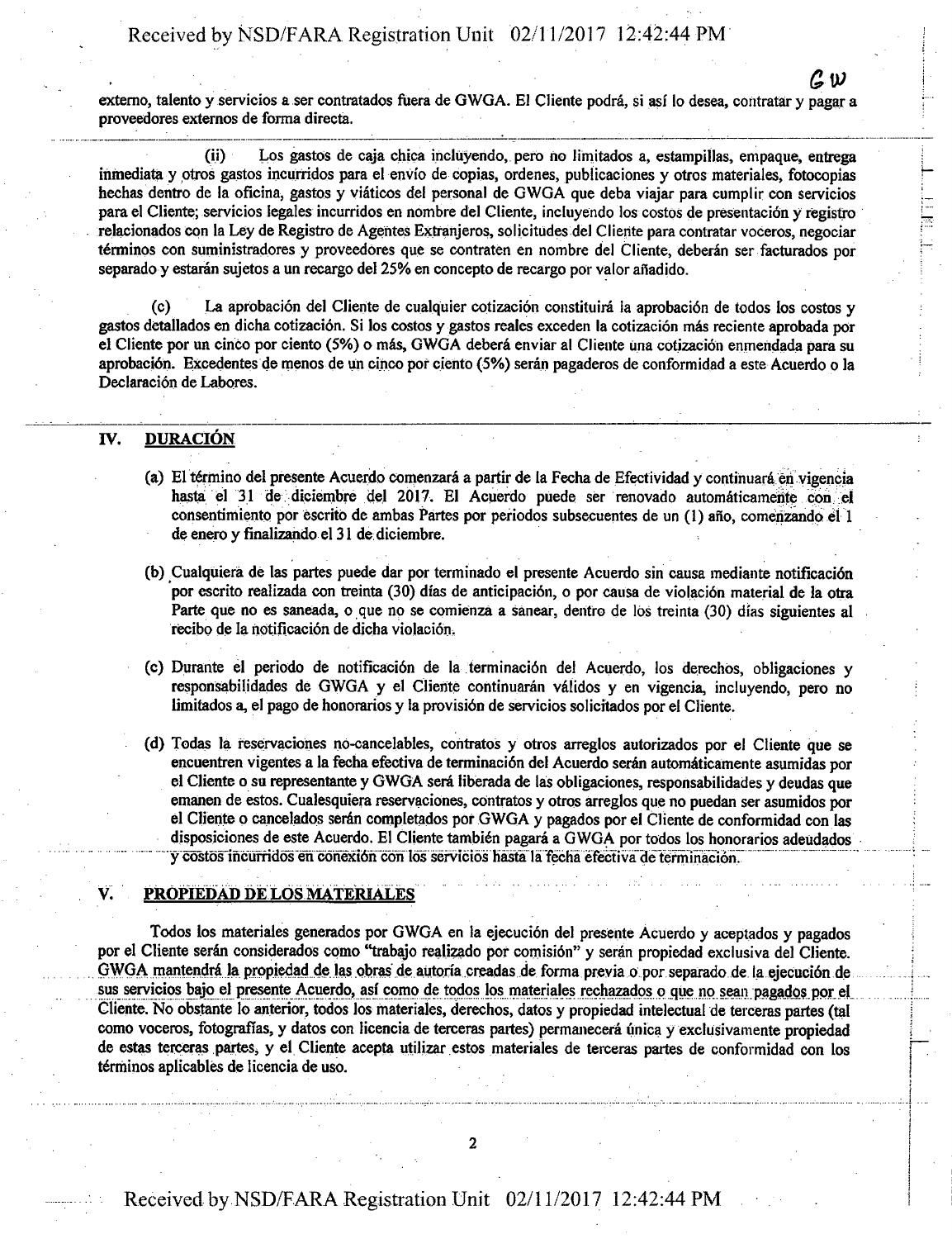# $\mathcal{C}$   $\mathcal{W}$  indemnización  $\mathcal{C}$  w

(a) GWGA debera indemnizar y eximir de toda responsabilidad al Cliente, sus entidades originarias, subsidiarias y afiliadas, y los pficiales, direetores, accionistas, empleados y agentes de dichas entidades ("Indeminizaciones del Cliente") de toda perdida, dafios, responsabilidades, reclamos, demandas, juicios, costos y cualquier otro gasto de caja chica (incluyendo honorarios y gastos razonables por abogados) (en conjunto "Dafios"), asi como Indemnizaciones del Cliente en que puedan incurrir o ser responsables como resultado de un reclamo, demanda o proceso, citación judicial, petición de descubrimiento u otra solicitud que tenga validez legal o investigación gubernamental ("Reclamo") presentada, notificada o interpuesta cualquiera de las Indemnizaciones del Cliente con base en o resultado de la negligencia o conducta dolosa de GWGA.

(b) El Cliente debera indemnizar y eximir de toda responsabilidad a GWGA sus entidades originarias, subsidiarias y afiliadas, y los oficiales, direetores, accionistas, empleados y agentes de dichas entidades ("Indeminizaciones de GWGA") de todo reclamo o daflo en los que puedan incurrir las Indemnizaciones de GWGA como resultado de: (i) cualesquiera materiales, permisos, información-o—instrucciones-específicasproporcionadas por el Cliente; (ii) materiales o programas que GWGA crea o produce para el Cliente en virtud del presente Acuerdo y que el Cliente aprueba antes de su publicación, ejecución, transmisión o utilización, incluyendo imputaciones que aseveraciones, descripciones o representaciones sobre el Cliente, sus productos, servicios y competidores son falsos, engaflosos, sin fundamento o no concuerdan con los requisites, directivas y reglas legales y regulatorios correspondientes aplicables al Cliente, sus productos e industria; (iii) riesgos o restricciones que GWGA ha Hamado a la atenei6n del Cliente cuando el Cliente ha elegido proceder; o (iv) la naturaleza y uso de los productos y servicios del Cliente, incluyendo, y sin limitación, imputaciones que los productos o servicios del Cliente son defectuosos, perjudiciales o dañinos. Las obligaciones del Cliente bajo esta sección incluyen el pago por el Cliente a GWGA por todos los cargos por tiempo y gastos (incluyendo honorarios y gastos razonables por abogados) en que incurra GWGA con relación a cualquier citación judicial, petición de descubrimiento u otra solicitud que tenga validez legal o investigación gubernamental incoada contra GWGA o cualquiera de sus afiliados relacionada con el Cliente, su negocio o industria como resultados de cualquier litigio, proceso o investigaciones que involucren al Cliente.

(c) Ni GWGA ni el Cliente seran responsables para con el otro por dafios indirectos, incidentales, emergentes, especiales o punitivos que resulten de cualquier manera de las actividades contempladas en este Acuerdo, ya sea bajo contrato, agravios u otra causal de acción, aún cuando dicha parte ha sido puesto en conocimiento de la posibilidad de dichos dafios. En cualquier caso, la responsabilidad de cada parte en virtud del presente Acuerdo no podrá exceder las cantidades pagaderas a GWGA en virtud del mismo.

(d) Excepto en los casos especificamente sefialados en el presente Acuerdo, ninguna de las partes constituye una garantía, expresa o implícita, con relación a que los servicios o productos de trabajo que serán proporcionados en virtud del mismo no tendrán errores u operarán sin interrupción, y las garantías de título, comercializacion e idoneidad para un propdsito en particular quedan expresamenie excluidas.

#### VII. **FUERZA MAYOR** VAL FUERZA MAYOR ETA

(a) Ninguna de las partes sera considerada en incumplimiento de este Acuerdo en la medida en que la ejecución de sus obligaciones o sus intentos de sanear cualquier violación sean demoradas o prevenidas por razón<br>de fuerza mayor, incendio, desastre natural, accidente, motín, actos del gobierno, actos de guerra o terroris escasez de materiales 0 suministros, falla de transporte o de comunicaciones o de proveedores o vendedores de bienes o servicios, o cualquier otra causa razonablemente fuera del control de dicha Parte.

(b) Se acepta que GWGA no tiene control sobre la tnformacidn una vez que se haya diseminado a los medios o sea del dominio público. Por lo tanto, GWGA no será considerado responsable por actos u omisiones de terceras partes y no puede garantizar el uso de ningún material por cualquier medio (escrito o electrónico), o

**3**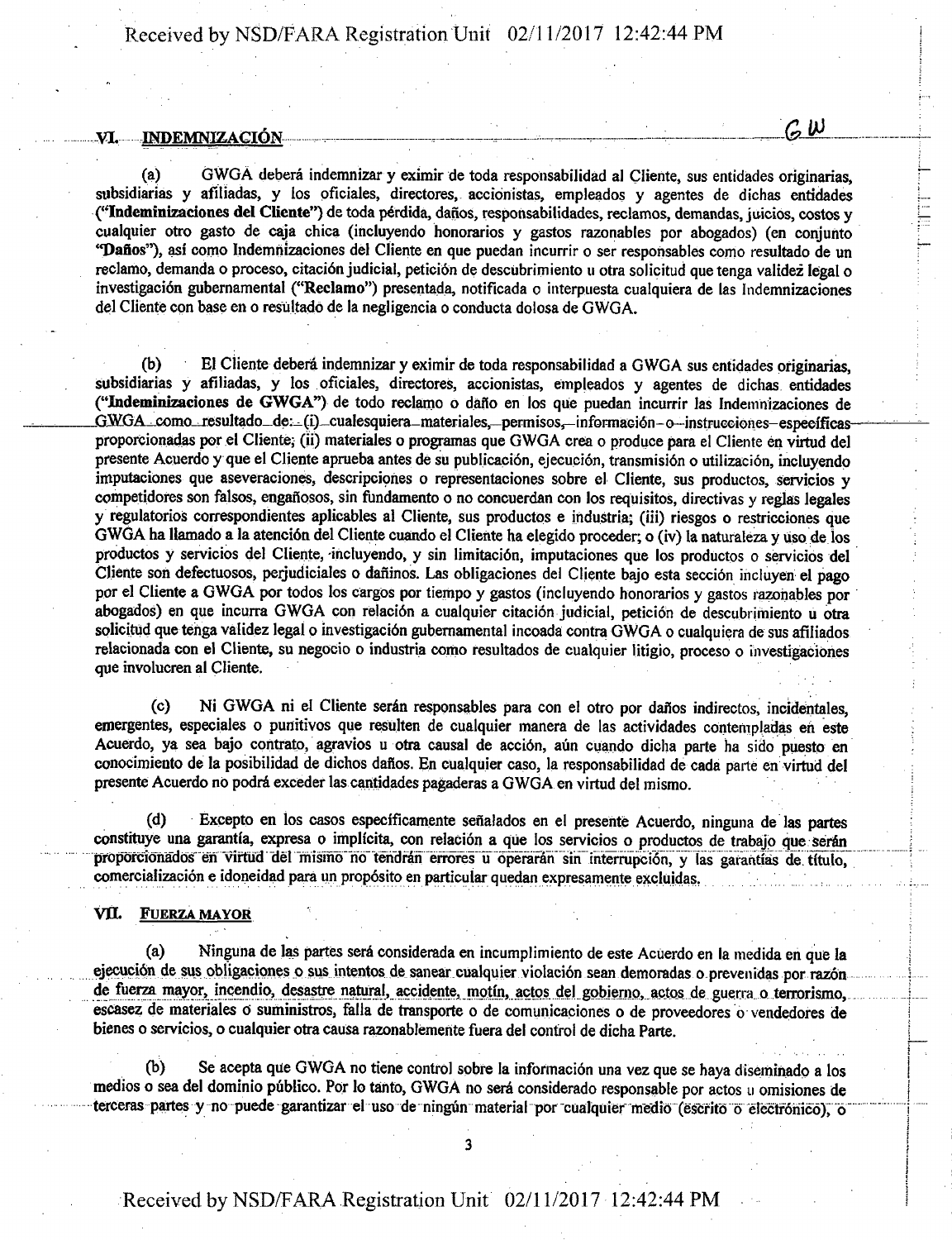asegurar la exactitud de lo que ninguna tercera parte publica.

#### *VUL -N0-S0LIGITAG16N D& EMPLEADOS — —.*

Cada Parte acuerda que durante el periodo de tiempo comenzando de la Fecha de Efectividad hasta un año despues de la terminaci6n del Acuerdo, la otra Parte no 'podra, directa o indirectamente, contratar, solicitar, emplear, contratar como consultor, o de cualquier manera asegurar Ios servicios de los empleados o contratistas actuales o pasados de la otra Parte que estuvieron involucrados en la ejecución del presente Acuerdo sin el consentimiento previo y por escrito de la otra Parte. Las Partes acuerdan que el remedio legal actual para una violación de esta Sección será inadecuado y por lo tanto la Parte que no ha cometido la infracción tendrá derecho a medidas cautelares por dicha violación sin ser necesaria prueba de daño irreparable y sin brindar garantía, en adici6n a cualquier otro derecho o remedio que pueda tener.

#### IX. CONFIDENCIALIDAD

Cada Parte acuerda mantener como confidencial y no divulgar o utilizar para beneficio propio o de una tercera parte (excepto si se requiere para la ejecución de servicios en virtud del presente Acuerdo o si se requiere por Ley), ninguna\_información, documentos-o-materiales-que-son-identificados-por-una-Parte, al-momento-deponerse a disposición de la otra Parte, como propiedad intelectual o confidencial o que deben ser razonablemente consideradas como confidenciales dadas las circunstancias en que se comparten. Las obligaciones de confideneialidad en la oracion precedente, sin embargo, no se extenderan a cualquier informaci6n, documentos o materiales que (a) se vuelven públicamente disponibles sin existir violación de esta disposición, (b) son recibidos de una tercera parte sin restricciones, o (c) son desarrollados independiente sin referencia a la informacion recibida de la otra Parte en virtud del presente Acuerdo, dado además que dichas obligaciones expiren en el segundo aniversario de la fecha efectiva de terminación de este contrato. Adicionalmente, cada Parte puede realizar divulgaciones de informacion confidencial que ha sido solicitada por una orden valida de un juzgado u otra entidad gubernamental autorizada, siempre y cuando dicha Parte notifica rapidamente a la otra Parte y proporciona cooperación razonable, por cuenta de la otra Parte, con el esfuerzo de la otra Parte, si se realizan, para limitar la divulgación y para obtener tratamiento confidencial o una orden de protección.

#### X. NOTIFICACIONES

Todas las notificaciones en virtud del presente Acuerdo se realizaran por escrito y seran enviadas por correo registrado o mensajerfa urgente, debidamente dirigidos de la forma siguiente:

Para GWGA, a la dirección:

Atenci6n: Gus West, con copia a Gus West Government Affairs Inc., Atencion: Gus West.

Para el Cliente, a la dirección: Embassy of Honduras 3007 Tilden Street NW Suite 4-M Washington, DC 20008 Attention: Luis Cordero, Encargado de Negocios, a.i.

#### XI. **ARBITRAJE**

Todo reclamo, disputa y otras cuestiones derivadas de o relacionadas con este Acuerdo o violaciones del mismo, serán decididas por medio de arbitraje en el Distrito de Columbia de conformidad a la Ley de Conciliación y Arbitraje de Honduras en vigencia, a menos que las Partes acuerden algo diferente por mutuo consentimiento. Este acuerdo para el arbitraje será específicamente ejecutable bajo la presente legislación de arbitraje. El fallo

**4** 

# Received by NSD/FARA Registration Unit 02/11/2017 12:42:44 PM: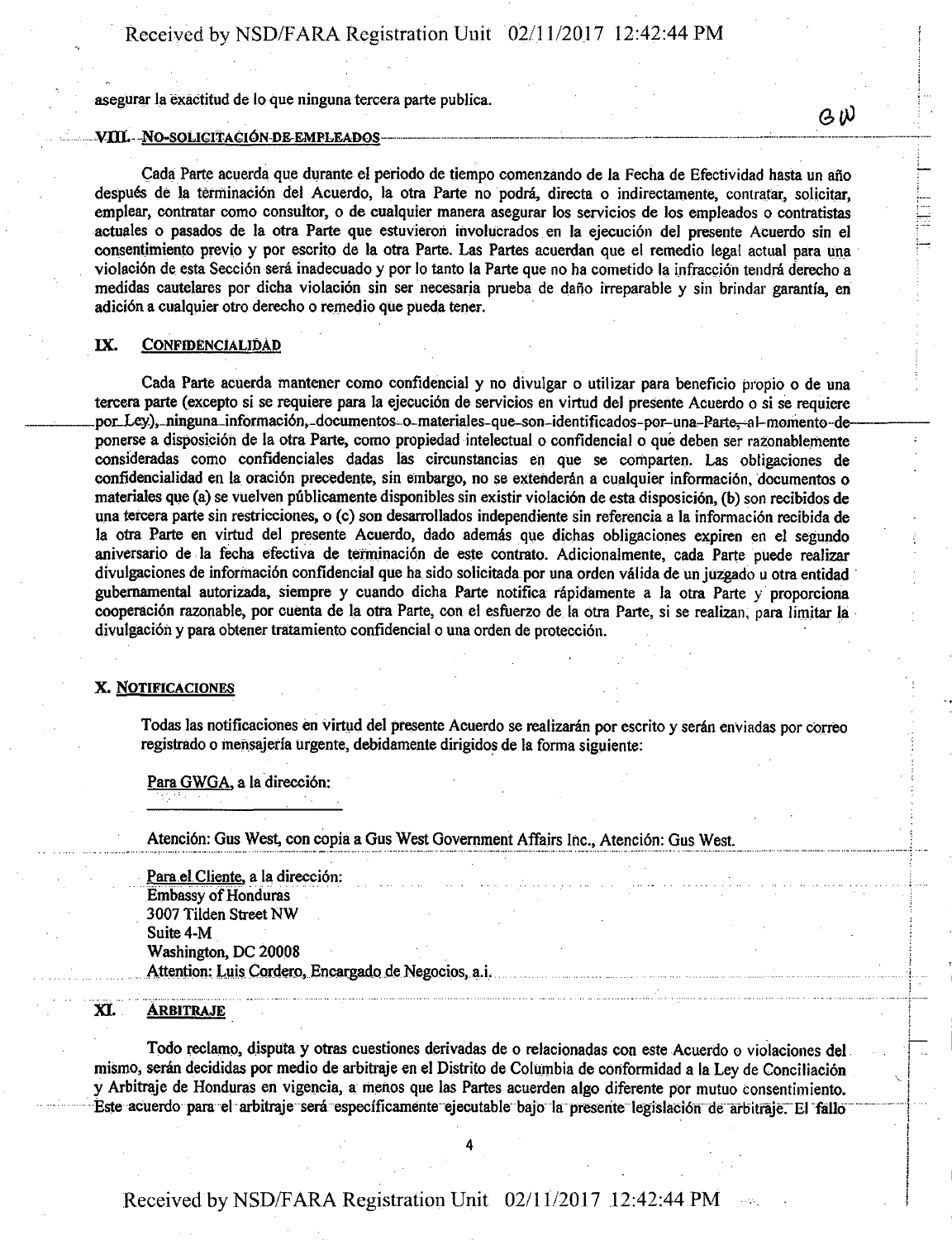emitido por el Arbitro sera final y podra ser ejecutado inmediatamente de conformidad con las leyes aplicables en cualquier juzgado con jurisdicción sobre el mismo. La parte ganadora tendrá derecho a reembolso por costas y honorarios-de-abogados.- La-solicitud-de-arbitraje-deberá-ser-presentada-dentro del plazo del dos (2) años después que el reclamo, dispute o cuestion en controversia ha tenido lugar. Este Acuerdo y todas las cuestiones relacionadas con el mismo será sujeto a, e interpretado de conformidad con las leyes de la República de Honduras, sin tomar en consideración los principios de preferencia de ley o conflicto de legislación.

#### XII. GENERAL

GWGA puede incluir el nombre del Cliente en listas de clientes utilizadas para propositos de clasificacidn de la industria de relaciones publicas o directorios, o para premiaciones, y podra divuigar o de otra manera publicitar su relación con el Cliente a publicaciones del ramo. GWGA revisará la redacción con el Cliente antes de su publicación. Este Acuerdo constituye el acuerdo exclusivo, completo y final entre las Partes sobre el objeto del mismo y prevalece sobre todo acuerdo anterior (incluyendo el Memorando de Entendimiento entre las Partes), propuestas, negociaciones, arreglos y otras comunicaciones y entendimientos entre las Partes, ya sea orales o por escrito con relación al objeto del mismo. La validez, interpretación, ejecución y cumplimiento de este Acuerdo está sujeto a, y será analizado de conformidad a las layes de la República de Honduras, sin referencia a sus estipulaciones sobre conflicto de legislaciones. Este Acuerdo no sera enmendado, modificado, 6 dispensado de ninguna manera, en su totalidad o en parte, excepto por escrito con la firma de ambas Partes y sus respectivos representantes autorizados. La dispensa de la violación por una Parte de cualquiera de las disposiciones de este Acuerdo no constituirá y no será interpretada como una dispensa de una violación previa, concurrente o subsecuente de dicha parte de esa disposición o de cualquier otra disposición de este Acuerdo. Este Acuerdo, y los derechos, responsabilidades, obligaciones y cargas en virtud del mismo seran vinculantes y obligatorios para el beneficio de los sucesores y beneficiarios de las partes.

#### XIII. IDIOMAS

El presente Acuerdo es firmado en duplicado en los idiomas inglés y español, ambos afrattarenses siendo igualmente auténticos. En caso de divergencia en su interpretación el texto en español preva

 $ACEPTADO Y ACORDADO:$  $GWOA: Y$ **«2**  Sus Wes  $Number:$  Pectus  $\Delta$ Nombre: CEO  $T$ itulo:  $T$ M $6$ .  $T$ N $DUS$  $T1$ Tftulo: Fecha: Fecha: **olumble: 88** District of Columbia: SS<br>Subscribed and Sworn to before ma  $b$  y  $\,G$ and Swam to before me **rib**  २ प्रि 2917ء ر **Hi**  red liv ( David A.D **A, Notary Public, D.C •14.2021** My cornmis3ion expires J **114. SCSI**  £3. ;  $\alpha$  , we call  $\alpha$  in My commission auphos August 14, 2021 **-;• o. •<' ." — -J~ X —' ; .**  5 **"'Hniiitt <sup>1</sup> '** 

Received by NSD/FARA'Registration Unit 02/11/2017 12:42:44 PM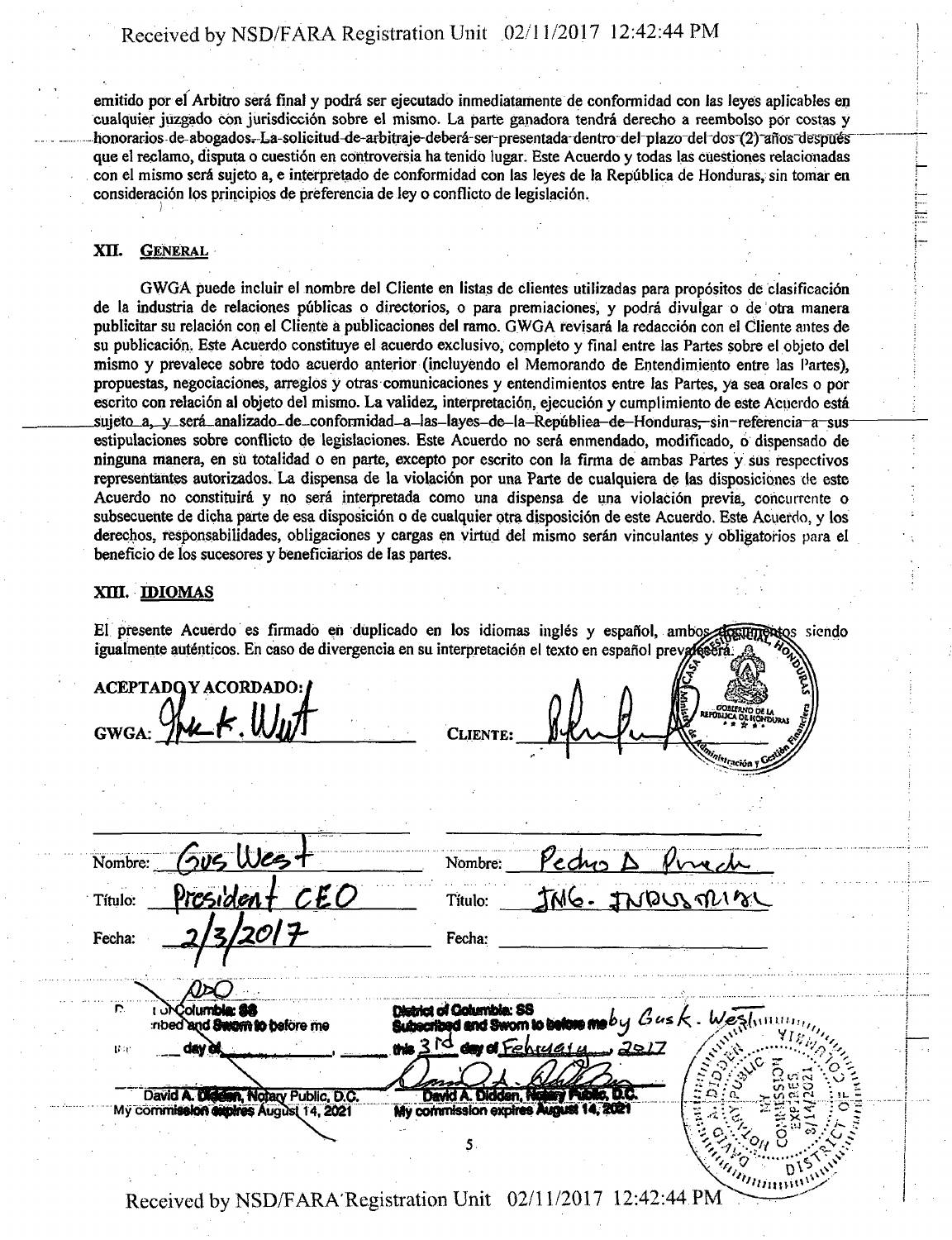### DECLARACIÓN DE LABORES #2

Esta Declaración de Labores # 2 se realiza como parte del Acuerdo fechado lro de enero del 2017 (el Acuerdo) y es válido por el periodo de doce (12) meses, finalizando el 31 de diciembre del 2017. Cualquier término en mayúsculas utilizado en esta Declaración tendrá el significado establecido en el Acuerdo. En el caso en que las disposiciones de esta Declaración de Labores estén en conflicto con las del Acuerdo, las disposiciones del Acuerdo prevalecerán, excepto en el caso en que la Declaración de Labores expresamente establezca lo contrario.

#### **SERVICIOS**

GWGA ofrecera al Gobierno de Honduras

• Asistencia informando a actores politicos y lideres de opini6n en Washington sobre iniciativas, logros, y los planes futuros del Gobierno de Honduras. Desarrollar y trabajar con el Gobierno de Honduras para organizar e implementar una estrategia multifacetica para constituir a Honduras como un principal aliado de los Estados Unidos de America y para obtener el apoyo de sus oficiales, tanto electos como nombrados, y líderes de opinión. El trabajo consistirá en ayudar en la elaboración de documentos de posición política y notas de prensa; gestionar reuniones con funcionarios del Gobierno de los Estados Unidos de America, y entablar relaciones con organizaciones de centros de pensamiento y políticas y medios de prensa. El obietivo-es-abrir-un-nuevo-diálogo-y-una-nueva-relación-entre-Honduras-y-los-Estados-Unidos-de-América. GWGA debera proporcionar al Cliente un ihforme mensual detallando las actividades que ha realizado durante dicho periodo para lograr los objetivos y propósitos establecidos en el Acuerdo.

#### 2. REMUNERACION

GWGA sera remunerado con honorarios de US\$40,000.00 mensuales. Estos honorarios inciuyen el impuesto sobre la renta calculado sobre el total a pagar mensualmente en la tasa aplicable del 25%, tal y como establecen Ios articulos 4 y 5 de la Ley del Impuesto sobre la Renta de Honduras, y el articulo 67 del Presupuesto General del Estado de Honduras 2016 (Decreto 168/2015). Esta suma será retenida por el Cliente al momento de realizar el pago a GWGA y será enterado a la autoridad competente en materia de impuestos de Honduras.

Si los servicios son cancelados antes de la finalizacion del acuerdo formal, el Cliente acepta pagar todas las facturas por tiempo y gastos en los que en efecto haya incurrido o para los que se haya irrevocablemente comprometido GWGA en nombre del Cliente hasta la fecha de cancelación, que debe ser realizada por escrito.

Cualquier trabajo adicional fuera de esta Declaraci6n de Labores requeriria presupuesto adicional.

Gastos para viajes fuera de la sede aprobados previamente, así como transporte local, servicios de mensajería y materiales de investigación serán facturados por separado. GWGA proporcionará al Cliente una factura mensual detallada por item para este tipo de gastos,

FACTURA El Consultor deberá presentar facturas por todos los servicios prestados. El Cliente deberá pagar las sumas adeudadas dentro de veinte (20) días contados a partir de fecha de recibo de la factura por el Cliente mediante correo certificado a la dirección designada en el Acuerdo; tomando en cuenta que en el caso de gastos pagaderos a terceras partes el Cliente deberá entregar la suma debida a GWGA antes de la fecha en que GWGA esté obligado a pagar a las terceras partes.

Los gastos de caja chica serán facturados por separado.

#### 3. RESPONSABILIDADES DEL CLIENTE

**••a SS** 

El Cliente acepta que la prestación exitosa y puntual de los servicios y el desarrollo exitoso de los Materiales a ser proporcionados en virtud de esta Declaración requerirá de la cooperación en buena fe del Cliente. Por consiguiente, el Cliente cooperará enteramente con GWGA, incluyendo, sin limitaciones, proporcionando a GWGA con nula la información necesarja o apropiada y relevante para el trabajo de GWGA que es razonablemente solicitada por GWGA, y proporcionado una revisión rápida de los materiales presentados por GWGA. GWGA no será

6